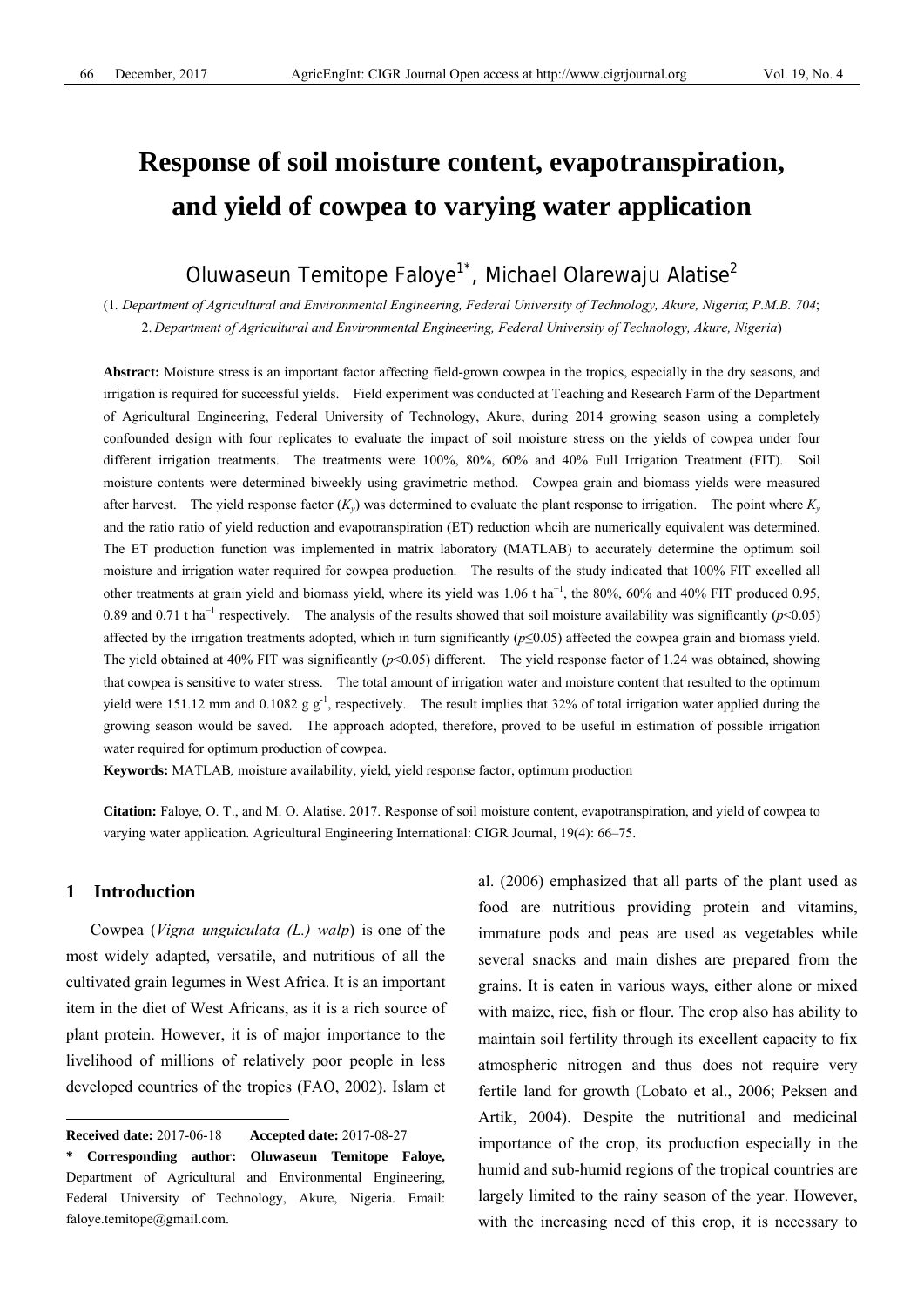accelerate and expand its production all year round. This implies transforming the existing largely traditional or subsistent agriculture into modern agriculture through intense use of modern irrigation facilities (Smith, 2000).

Water plays an important role in the growth and production of crop. Water is becoming increasingly scarce resources in the West Africa sub-region (Fasimirin, 2007) and there is competition between municipal, industry users and agriculture for the finite amount of available water. The great challenge for coming decades in the dry season period will be focusing on increase food production by using less water (FAO, 2002b). The limited amount of water available for crops, especially during the dry season necessitates the need to practice deficit irrigation to save water and cost (English and Raja, 1996).

Optimal water management strategies thus become an important factor due to limitations in the supply of irrigation water in dry seasons, especially as cowpea, the most important and staple food crop, receives priority in these dry seasons in Nigeria. Furthermore, water management becomes important in cowpea as both limited and excess supplies could affect crops yield in the tropics (Zaidi et al., 2007). Soil moisture is an important factor significantly impacting the yield of crops. Insufficient soil moisture hampers the growth, penetration and development of roots. The plants root is the part of plant organ responsible for the uptake of water from the soil (Kuchenbuch et al., 2006). Soil water depletion level affects the growth and yield in full and limited irrigation strategies and they are critical factors considered to be affecting food production in arid and semi-arid areas of the world. In addition, Tardieu et al. (1991) reported that crop yield reduction is due to the increase of soil mechanical resistance as a result of reduction water uptake by the root of crops under deficit irrigation conditions.

Another critical variable that plays critical role in limited and well-watered crop productions is the crop evapotranspiration (ET). ET is a major component of the agricultural water budget and it is a key factor to determine proper irrigation schedule and to improve water use efficiency in irrigated agriculture. Crop ET is a very important parameter in irrigation management

(Payero et al., 2008; Irmak et al., 2008) for better irrigation scheduling and for efficient use of water resources, especially in the tropical region.

On the other hand, Doorenbos and Kassam (1979) introduced the yield response factor to describe the relationship between ET reduction and yield reduction. This yield response factor is important for irrigation water management. In the approach of Doorenbos and Kassam (1979), yield reductions, and ET deficits are expressed in relative terms based on maximum crop yield  $(y_{max})$ , and the corresponding ET at maximum yield  $(ET<sub>max</sub>)$ . Thus, they derived an expression for relative yield decrease as  $(1-Y_{act}/Y_{max})=K_y(1-ET_{act}/ET_{max})$ , where  $Y_{act}$  and  $ET_{act}$ correspond to the actual yield and ET, respectively and *Y*max and *ET*max are maximum yield and maximum crop ET, which is attainable for crop grown under optimum condition respectively, and the  $K_v$  corresponds to the yield response factor. The response factor *Ky* was recommended for planning and operation of irrigation systems in limited/deficit as well as in fully-irrigated settings to evaluate the plant response to water. The application of the empirical relationship that exist between ET and yield of crop as reported by of Doorenbos and Kassam (1979) has not been fully and extensively used in research on crop water relations for the determination of crop optimum yield and irrigation water.

Considering the importance of ET, soil moisture to crop production, there is a need to determine the effect of soil moisture stress on cowpea yield. Innovative elements of the present study included the following aspects (1) for the first time, an algorithm comprising of existing empirical models from ET production function has been implemented and established using MATLAB - based computer program, to accurately determine the optimum soil moisture and irrigation water required for cowpea production, and (2) The effect of soil moisture availability on cowpea yield has been well reported.

#### **2 Materials and methods**

#### **2.1****The study area**

The field experiment was conducted during dry season 2014 (January - April) at Teaching and Research Farm of the Department of Agricultural Engineering,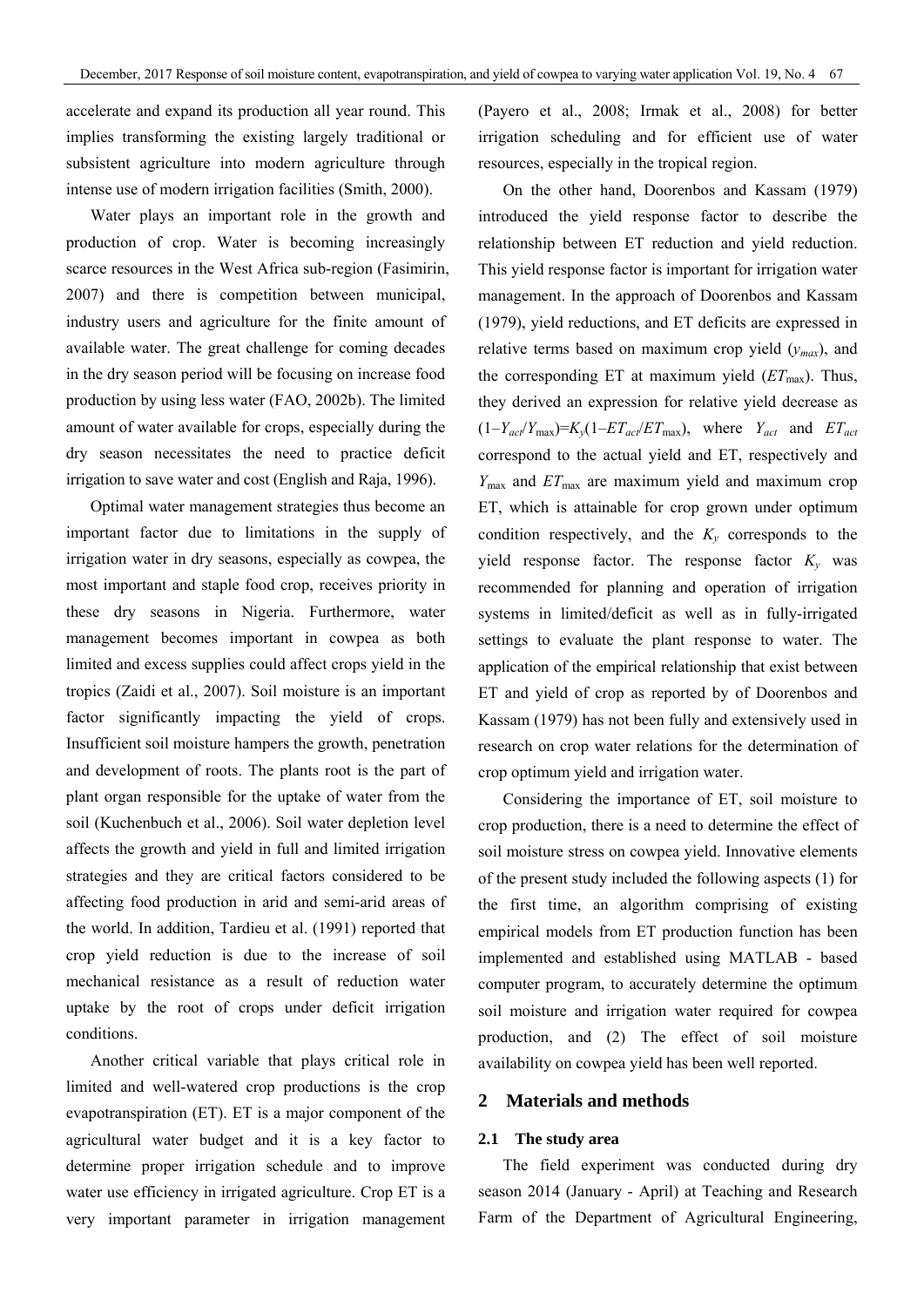Federal University of Technology, Akure. The dry season spans from November to March, with the rainy season lasting from March to the end of October. Weather data for daily maximum and minimum temperatures, relative humidity, sunshine hours and wind speed were obtained from the Experimental Meteorological Station and were used to compute reference evapotranspiration  $(ET_0)$  using the FAO-Penman Monteith model (Allen et al., 1998). The weather data of the study location for the period is presented in Table 1.

The soil of the study area can be classified as sandy clay loam (USDA, 1999). It is a drained soil, characterized by a high sand content (65.6%-70%) in the top 0.3 m with bulk density ranging from 1.26-1.51 g cm<sup>-3</sup>. The measured field capacity and wilting point of soil at the experimental site are 0.21 and 0.08 on dry basis respectively. Some physical and chemical soil properties are given in Table 2.

|       |                       | $\overline{\phantom{a}}$ | . .       |          |                        |                     |                               |
|-------|-----------------------|--------------------------|-----------|----------|------------------------|---------------------|-------------------------------|
| Month | $T_{\text{max}}$ , °C | $T_{\rm min}$ , °C       | RHmean, % | RHmin, % | Wind speed, $m s^{-1}$ | Rs, MJ $m^{-2}$ day | $ET_0$ , mm day <sup>-1</sup> |
| Jan   | 32.86                 | 21.31                    | 64.25     | 57.64    | 1.57                   | 17.77               | 4.35                          |
| Feb   | 34.06                 | 22.22                    | 61.85     | 56.94    | 1.76                   | 18.27               | 4.81                          |
| March | 31.32                 | 22.99                    | 75.05     | 69.39    | 1.94                   | 18.12               | 4.31                          |
| April | 30.90                 | 22.73                    | 76.97     | 70.85    | 1.83                   | 18.72               | 4.31                          |

| rabie 2<br>Physical and Chemical Properties of the Soil of the Experimental Pield |                  |                                  |                                   |                 |                                   |                   |
|-----------------------------------------------------------------------------------|------------------|----------------------------------|-----------------------------------|-----------------|-----------------------------------|-------------------|
| Soil depth                                                                        | Sand, %          | Silt, $\%$                       | Clay, $%$                         | Textural class  | Bulk density, $g \text{ cm}^{-3}$ | Organic carbon, % |
| $0-10$ cm                                                                         | 70               | 21                               | 9                                 | Sandy clay-loam | 1.36                              | 0.78              |
| $10-20$ cm                                                                        | 68               | 19                               | 13                                | Sandy clay-loam | 1.48                              | 0.68              |
| $20-30$ cm                                                                        | 65.6             | 20                               | 14.4                              | Sandy clay-loam | 1.51                              | 0.62              |
| Soil depth                                                                        | Oganic matter, % | Potassium, cmol kg <sup>-1</sup> | Magnessium, cmol kg <sup>-1</sup> | Nitrogen, %     | Magnessium, cmol kg               | pH                |
| $0-10$ cm                                                                         | 1.35             | 0.24                             | l.2                               | 0.44            | 1.2                               | 5.8               |
| $10-20$ cm                                                                        | 1.17             | 0.26                             | 0.9                               | 0.52            | 0.9                               | 6.8               |
| $20-30$ cm                                                                        | 1.07             | 0.29                             | 0.8                               | 0.61            | 0.8                               | 6.2               |

|  |  | Table 2 Physical and Chemical Properties of the Soil of the Experimental Field |  |  |
|--|--|--------------------------------------------------------------------------------|--|--|
|--|--|--------------------------------------------------------------------------------|--|--|

#### **2.2 Rainfall and depth**

Figure 1 shows the varying depth of rainfall recorded during the growing season. A total of 13 rainfall events were recorded. The rainfall depths measured ranged from 1.13 to 42 mm. The lowest rainfall was recorded at 16 DAP in February during the initial stage and highest rainfall of 42.04 mm at 29 DAP in February.



Figure 1 Rainfall Recorded at the Experimental Field during Cowpea Growing Season

#### **2.3 Field experimentation**

The field of experiment was carried out between  $28<sup>th</sup>$ 

January and 13<sup>th</sup> April, 2014. Cowpea variety "*Ife Brown*" was planted at the recommended spacing of 30 cm on rows, 60 cm apart. The plots were planted with cowpea with a spacing of 0.6 m inter row by 0.3 m intra row. Weeds and insect pests were controlled as necessary using standard procedures. Seeds were planted and thinning was first done two weeks after planting to reduce the crop to two per stand. Thinning was carried out manually at 2 weeks after planting to attain a spacing of  $30\times60$  cm. An experimental plot  $(13\times13$  m) was ploughed, harrowed and divided into four treatments. Each treatment was divided into four plots  $(2.7 \times 2.7 \text{ m})$  to make a total of 16 plots and leaving 0.5 m space between each plot. Different irrigation regimes; 100% FIT, 80% FIT, 60% FIT and 40% FIT were adopted.

Two sprinklers (Rain Bird 30 TNT heads), with 1 m risers each were arranged diagonally at the corner of each irrigation level to form a part circle irrigation water coverage pattern in each treatment block. A total of eight sprinklers heads were used to irrigate the crop field. The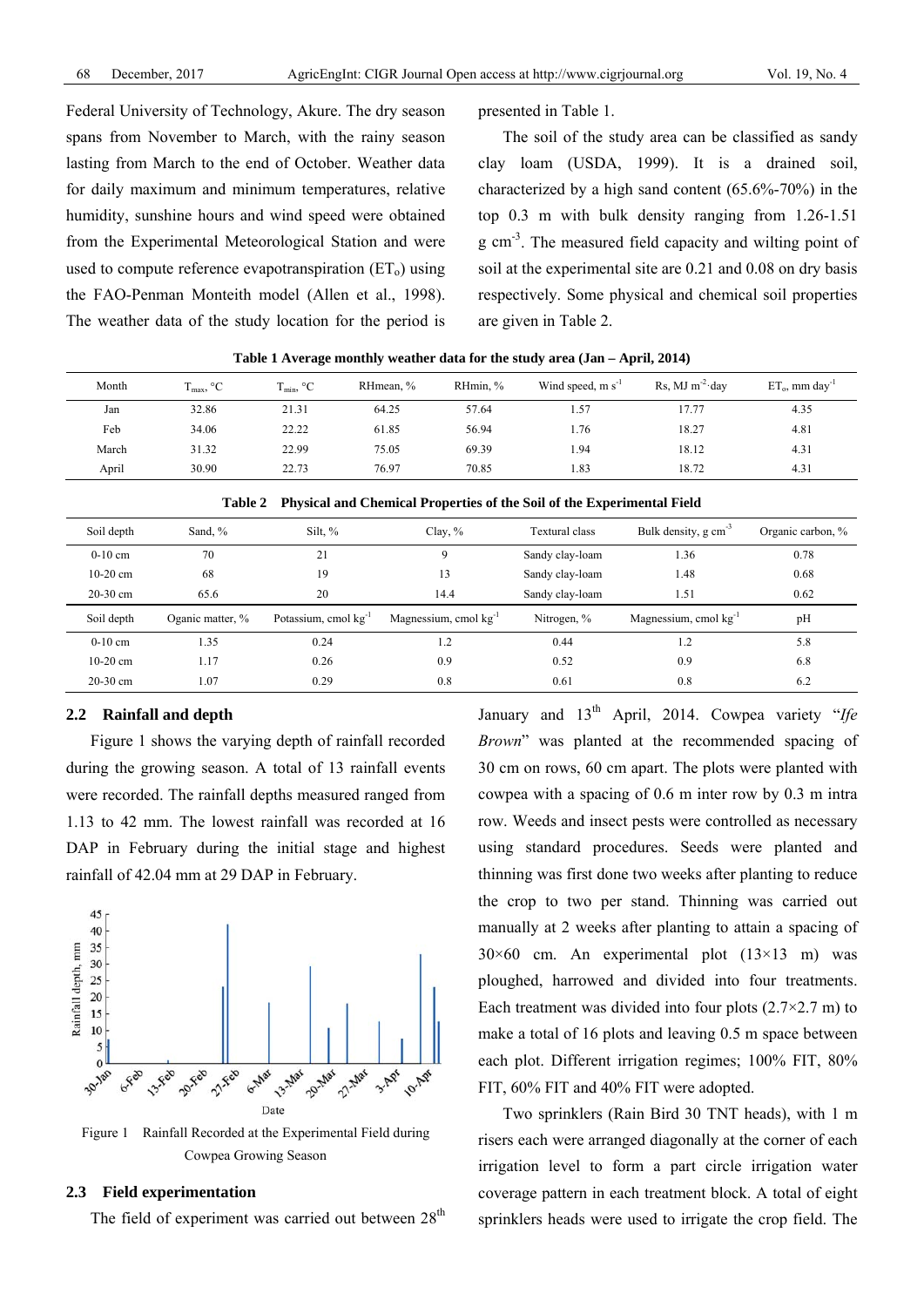sprinklers were set to throw water at an angle of 90° in each treatment. The sprinklers produced a wetted radius of approximately 6 m to irrigate cowpea in each of the irrigation treatment at an approximate operational pressure of 250 kPa and average discharge per sprinkler was  $0.49 \text{ m}^3 \text{ h}^{-1}$ .

Irrigation timings were based on the soil water content of the fully-irrigated treatment such that a total of 24.7 mm of irrigation was applied when the soil water in the root zone in the reference plot (100% FIT) was depleted by about 40%. Thus, a total of 24.7, 19.8, 14.8, and 9.9 mm of irrigation water was applied in each irrigation to 100%, 80%, 60%, and 40% FIT treatments, respectively.

#### **2.4 Measurement procedures**

Soil moisture content at depths 0-10, 10-20 and 20- 30 cm were determined from each plot in each of the treatment bi-weekly. The soil moisture contents were measured by using the gravimetric method (Lascano, 2000). The Soil bulk density  $(g \text{ cm}^{-3})$  was determined by the core method (Blake and Hartage, 1986). Samples were dried at  $105^{\circ}$ C for 24 h in a forced air oven. Crop actual evapotranspiration was determined from sowing to harvest using soil water balance equation (Hillel, 1998) as shown in Equation (1).

$$
ET = I + P \pm \Delta S \pm D \pm R \tag{1}
$$

where, *ET* is the crop evapotranspiration (mm); *I* is applied irrigation (mm); *P* is the precipitation during the period of experiment (mm); Δ*S* is the change in soil moisture storage (mm); *D* and *R* are excess moisture drained from soil (mm) and run off from soil surface (mm) respectively. Drainage and run off were measured from a drainage lysimeter (Igbadun, 2012).

Cowpea grain and biomass yield were determined at maturity. The grain yield was harvested in batches from the field. The yield of the cowpea was weighed using weighing balance. The production functions were established from the empirical relationship between relative evapotranspiration as a function of relative irrigation and relative yield.

ET- yield functions were established from the relationship below (Equations (2) and (3)):

$$
Y = f(ET) \tag{2}
$$

$$
\frac{Y_{act}}{Y_{max}} = f \frac{ET_{act}}{ET_{max}}
$$
 (3)

The yield response factor  $K_y$  is the slope of the relative yield reduction versus relative evapotranspiration deficit as described by Doorenbos and Kassam (1979). The relationship is expressed mathematically (Equation (4)) and yield response factor is calculated as;

$$
\left(1 - \frac{Y_{act}}{Y_{max}}\right) = K_y \left(1 - \frac{ET_{act}}{ET_{max}}\right)
$$
 (4)

where,  $Y_{\text{max}}$  = Maximum Yield;  $Y_{\text{act}}$  = Actual harvested yield;  $ET_{act}$  = Actual evapotranspiration;  $ET_{max}$  = Maximum evapotranspiration;  $K_v$  = Yield response factor;

$$
\left(1 - \frac{Y_{act}}{Y_{max}}\right) = \text{Seasonal yield relative reduction;}
$$

 $1 - \frac{H I_a}{F}$ *m ET*  $\left(1-\frac{ET_a}{ET_m}\right)$  $\left( E T_m \right)$ = Seasonal actual evapotranspiration relative

reduction (mm).

#### **2.5 Statistical analysis**

Statistical analysis, ANOVA was performed on soil moisture contents and yield, based on different irrigation water managements imposed on the crop using Minitab (version 17.0). Mean comparison between treatments and their replicates were determined at 5% level of significance using Tukey's test. Linear interpolation between the ratio of relative yield and relative ET reduction, and the yield response was used to accurately determine the optimum irrigation water and moisture content using MATLAB 2013 software.

#### **3 Results and discussion**

#### **3.1 Water applied**

Before planting, 24.7 mm irrigation water was applied to all treatments to bring the soil water content in 0-30 cm soil depth up to level of field capacity. Irrigation schedule was started measuring of soil water content by gravimetric method. The highest amount of water recorded at 100% FIT treatment was 463.16 mm while the minimum amount was 243.6 mm in the 40% FIT treatment. During the growing season, the total amount of rainfall recorded was 240.05 mm.

#### **3.2 Effect of irrigation on soil water dynamics**

The average soil moisture content measured at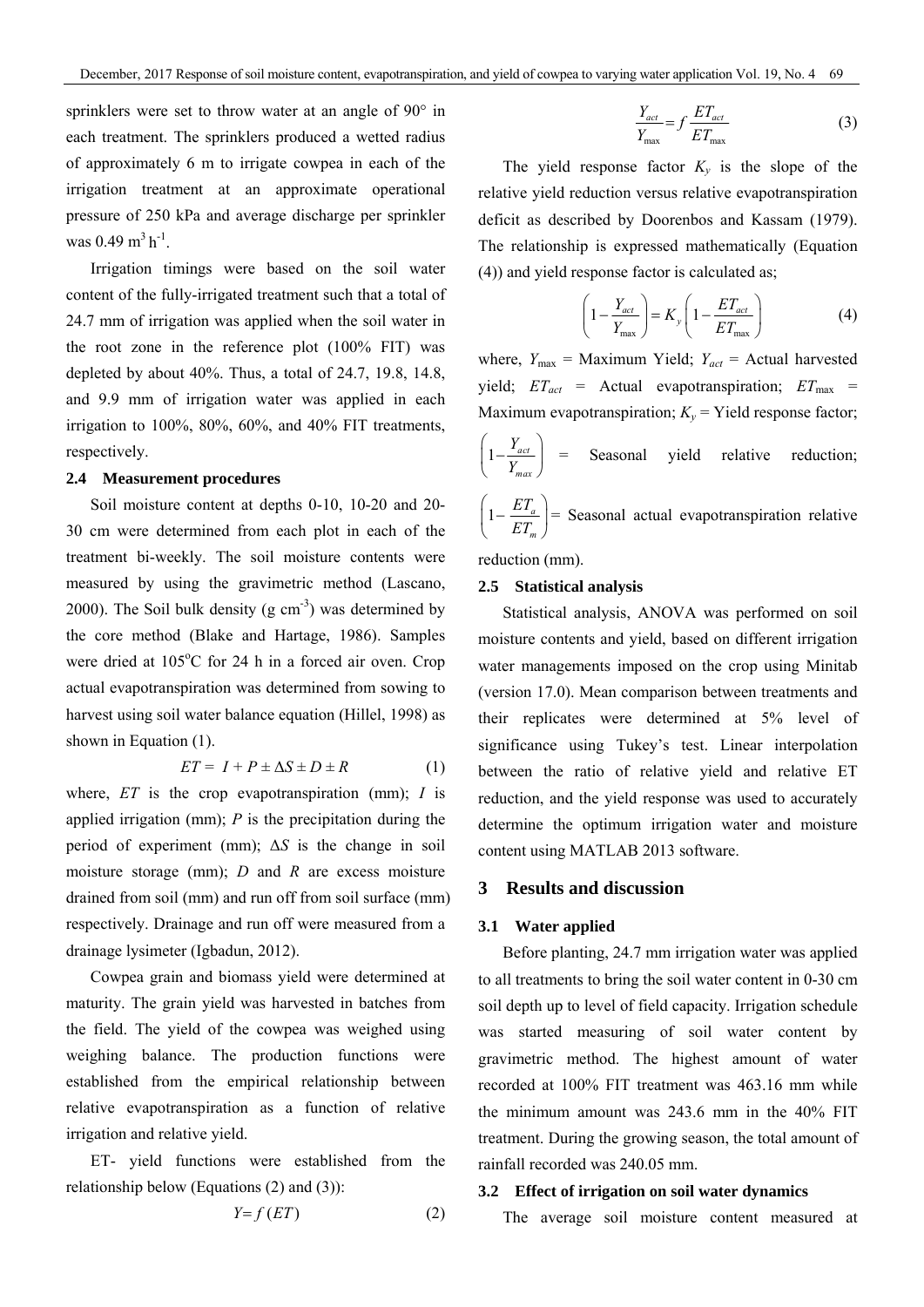treatments 100%, 80%, 60% and 40% FIT from 7-77 days after planting (DAP), from the soil depth of 0-0.3 m at interval of 10 cm are illustrated in Table 3. Under all treatments, the top soil layer (0-0.1 m) showed the lowest water content throughout the growing season as a consequence of soil water evaporation, while the soil moisture content was highest at 0.2-0.3 m soil layer.

**Table 3 Mean moisture content Calculated at different soil depths throughout the growing season (mm)** 

| Treatments | Soil depth |         |           |  |  |
|------------|------------|---------|-----------|--|--|
|            | $0 - 10$   | $10-20$ | $20 - 30$ |  |  |
| 100% FIT   | 15.14a     | 18.61ab | 20.68c    |  |  |
| 80% FIT    | 14.24a     | 17.59ab | 19.72c    |  |  |
| $60\%$ FIT | 13.04a     | 16.09ab | 18.12c    |  |  |
| 40% FIT    | 11.83a     | 14.39ac | 16.67d    |  |  |

Note: Mean followed by the same letter(s) in a column is not significantly different at *P*≤0.05.

Differences in soil water content appeared with irrigation events were function of irrigation treatments adopted. The availability of soil moisture was affected by the level of irrigation treatment and rainfall event that occurred during cowpea growing season. The soil moisture content was significantly  $(p \le 0.05)$  affected as a result of different irrigation treatments adopted at 10- 20 cm and 20-30 cm soil depth, but does not affect the soil moisture at depth of 0-10 cm among treatments  $(p>0.05)$ . This indicates that the Plant water uptake in the 40% FIT treatment was mostly concentrated in the 0 to 0.1 m. Under the 100% FIT, water was uniformly up taken from the soil layers of 0-0.3 m deep.

The adopted irrigation treatments had a significant (*p*<0.05) impact on soil moisture contents (Figure 2).



Note: If an interval does not contain zero, the corresponding means are significantly different.

Figure 2 Graphical representation of ANOVA analysis for soil moisture content measured during the growing season

While the soil moisture content at field capacity was 0.21 g  $g^{-1}$ , they were 0.1261, 0.1155, 0.1034 and 0.0972  $g g^{-1}$  (*n* = 18) at irrigation treatments of 100%, 80%, 60% and 40% FIT. Analysis of Variance (ANOVA) showed that the mean soil moisture content of 0.097 g  $g^{-1}$  was significantly (*P*<0.05) different. This may have effect on the yield of cowpea due to the stress level. The soil moisture at 100%, 80%, 60% and 40% were by 40% , 45%, 51% and 54% lower than the value of field capacity, respectively, and hence would have subjected the crop to excessive soil moisture stress at 40% FIT, while it may be moderate at the 60% FIT because it slightly exceeded 50% of depletion from the field capacity

**3.3 Effect of soil moisture content on the evapotranspiration, grain and biomass yield of cowpea measured in each irrigation treatment** 

Table 4 shows the irrigation amount, actual evapotranspiration, grain yield and the biomass production of cowpea obtained during the experiment. The crop seasonal actual evapotranspiration for cowpea was highest at 100% FIT with a value of 397.52 mm and were 371.76, 335.38 and 295.96 mm in treatment 80% FIT, 60% FIT and 40%FIT, respectively. Therefore, the crop seasonal actual evapotranspiration of cowpea estimated at the study area ranged from 295.96- 397.52 mm. This range of values are much higher than those seasonal ET range of 131 to 255 mm and 159.5 to 262.5 mm reported by Moroke et al. (2011) and Adekalu (2006) respectively and a much lower value than the result of 457.70 mm reported by Hashim et al. (2012). These higher values of actual seasonal ET measured from the study area may be as a result of rainfalls that accompany the irrigation events.

**Table 4 Cowpea biomass yield (t ha-1) during the 2014 (Jan.- April) growing season** 

| Treatments | Irrigation<br>amount, mm | Evapotranspiration, Grain yield, Biomass yield,<br>$\frac{1}{1}$ tha <sup>-1</sup> tha <sup>-1</sup> |                  |                   |
|------------|--------------------------|------------------------------------------------------------------------------------------------------|------------------|-------------------|
| 100% FIT   | 223.11                   | 397.52                                                                                               | $1.06 \pm 0.26a$ | $6.95 \pm 1.02a$  |
| 80% FIT    | 178.87                   | 371.76                                                                                               | $0.95 \pm 0.06a$ | $6.62 \pm 1.32a$  |
| 60% FIT    | 133.87                   | 335.38                                                                                               | $0.89 \pm 0.11a$ | $4.54 \pm 2.21a$  |
| 40% FIT    | 89.24                    | 295.96                                                                                               | $0.71 \pm 0.19c$ | $3.48 \pm 1.39 b$ |

Note: Means in each column bearing the same letter are not significantly different at 5% level of probability by Tukey's test.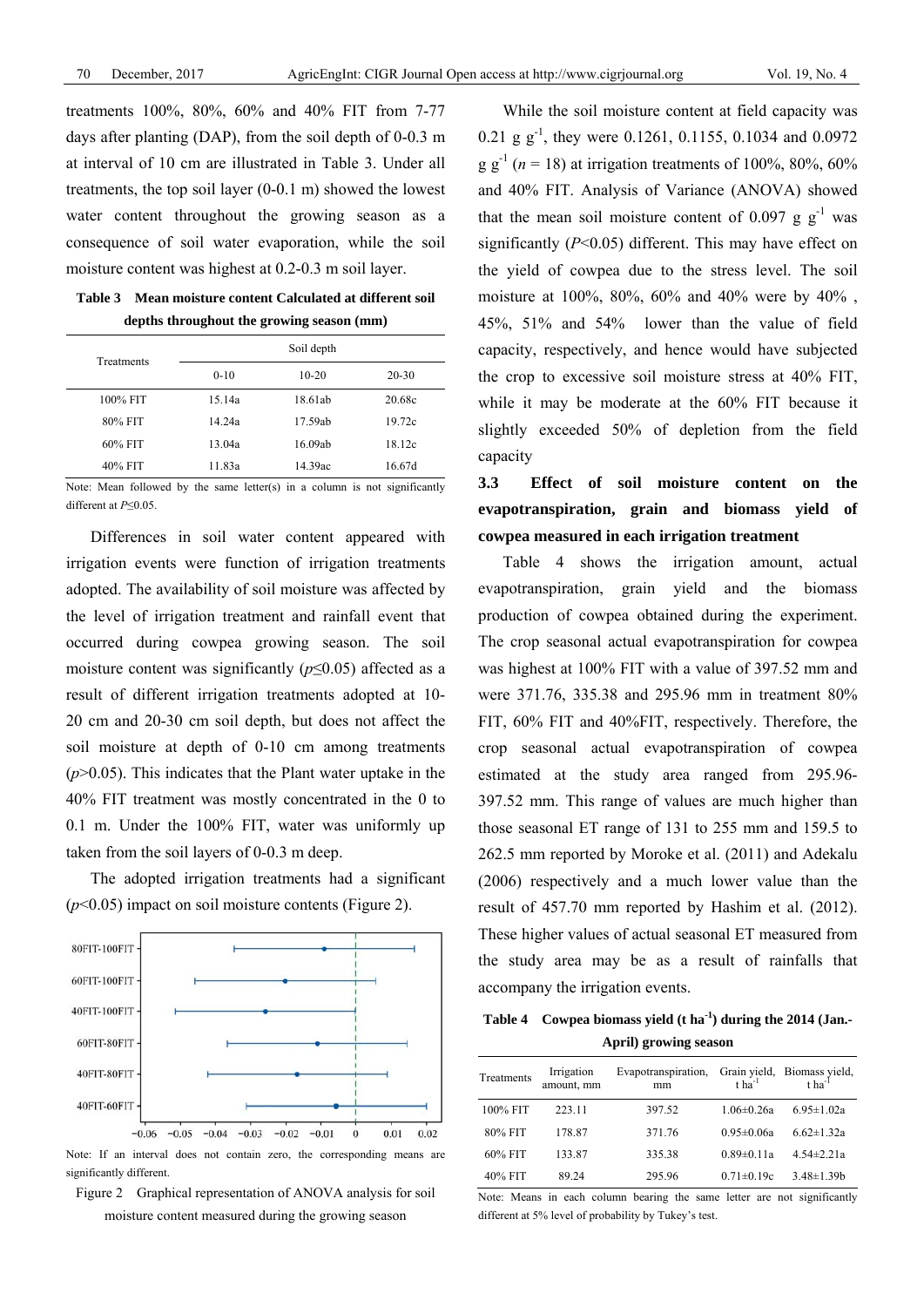The cowpea grain yield harvested from treatments; 100%, 80%, 60%, and 40% FIT at the experimental site ranged from 0.62 to 1.27 t ha<sup>-1</sup>. This compares favourably to the range of  $0.38$  to  $1.88$  t ha<sup>-1</sup> reported by Adekalu and Okunade (2006) for the same variety. The average grain yield measured ranged from 0.71 to 1.06 t ha<sup>-1</sup>, while biomass yield measured, ranged from 3.48 to 6.95 t ha<sup>-1</sup> respectively.

During the growing season, there was general increasing trend in grain yield and biomass with increasing irrigation amounts. All irrigated treatments had significantly higher yields than 40% FIT at the 5% significance level  $(\alpha=0.05)$ . In general, the fully irrigated treatment (100% FIT) had the greatest numerical yield than all other treatments. The irrigation impact on the grain and biomass yield compared to the 40% FIT, induced an increase in the grain yield of 33%, 16%, 25.26% and 20.22% for the 100% FIT, 80% FIT and 60% FIT. At 40% FIT, soil moisture availability to the crop was inadequate for full growth and development. As a result, yield was significantly reduced under this treatment as compared with the 100%, 80% and 60% FIT.

The biomasses were of 49.93%, 47.43% and 23.34% for the same treatments relative to the 40% FIT. This is in line with the submission of several researchers (Stewart et al*.,* 1975; Dwyer and Steward, 1984; Traore et al.*,* 2000) who reported that reduction in moisture availability can also cause reduction in the total biomass and grain yield.

Figures 3 and 4 showed that grain and biomass yields of cowpea are significantly  $(p<0.05)$  different. This implies that about 40% of irrigation water could be saved. The yield obtained at 40% FIT may have been adversely affected by the soil moisture stress. Interestingly, the average soil moisture content was adversely affected at 40% FIT when subjected to 5% level of probability using Tukey's test. This showed that soil moisture availability affected and imparted the grain and biomass yield of the cowpea. A soil water deficit during the vegetative stage had the least effect on crop yield, but may adversely affect during the fruiting stage. This may have resulted in a significantly lower yield at the 40% FIT. The yield obtained at treatments 80% and 60% FIT was almost similar to that of the control treatment (100% FIT), which

#### was adequately watered throughout the season (Table 4).



Note: If an interval does not contain zero, the corresponding means are significantly different.

Figure 3 Graphical representation of ANOVA for cowpea grain yield



significantly different.

Figure 4 Graphical representation of ANOVA for cowpea biomass yield

The relationship between relative moisture content, relative yield and ratio of yield reduction/ET reduction is presented in Table 5.

**Table 5 Relationship between average moisture content, relative moisture content (MCr), relative yield (***Yr***) and ratio of yield reduction/ET reduction** 

| Treatment | Moisture content<br>(MC) | $MC_r$  | $ET_r$ | Y,   | Yield reduction/<br>ETreduction |
|-----------|--------------------------|---------|--------|------|---------------------------------|
| 100% FIT  | 0.12613                  |         |        |      | 0                               |
| 80% FIT   | 0.11553                  | 0.91595 | 0.94   | 0.9  | 1.6                             |
| 60% FIT   | 0.10338                  | 0.81964 | 0.84   | 0.84 |                                 |
| 40% FIT   | 0.09722                  | 0.77081 | 0.74   | 0.67 | 0.97                            |

The deficit irrigation increases the ratio of  $ET_a$  over yield. Similar relationship is observed between the relationship between relative moisture content and relative yield. This is in line with the report of Geerts and Raes (2009) who reported that if crops have certain phenological phases in which they are tolerant to water stress, the deficit irrigation can increase the ratio of  $ET_a$ over yield. Otherwise, yield can increase the ratio of yield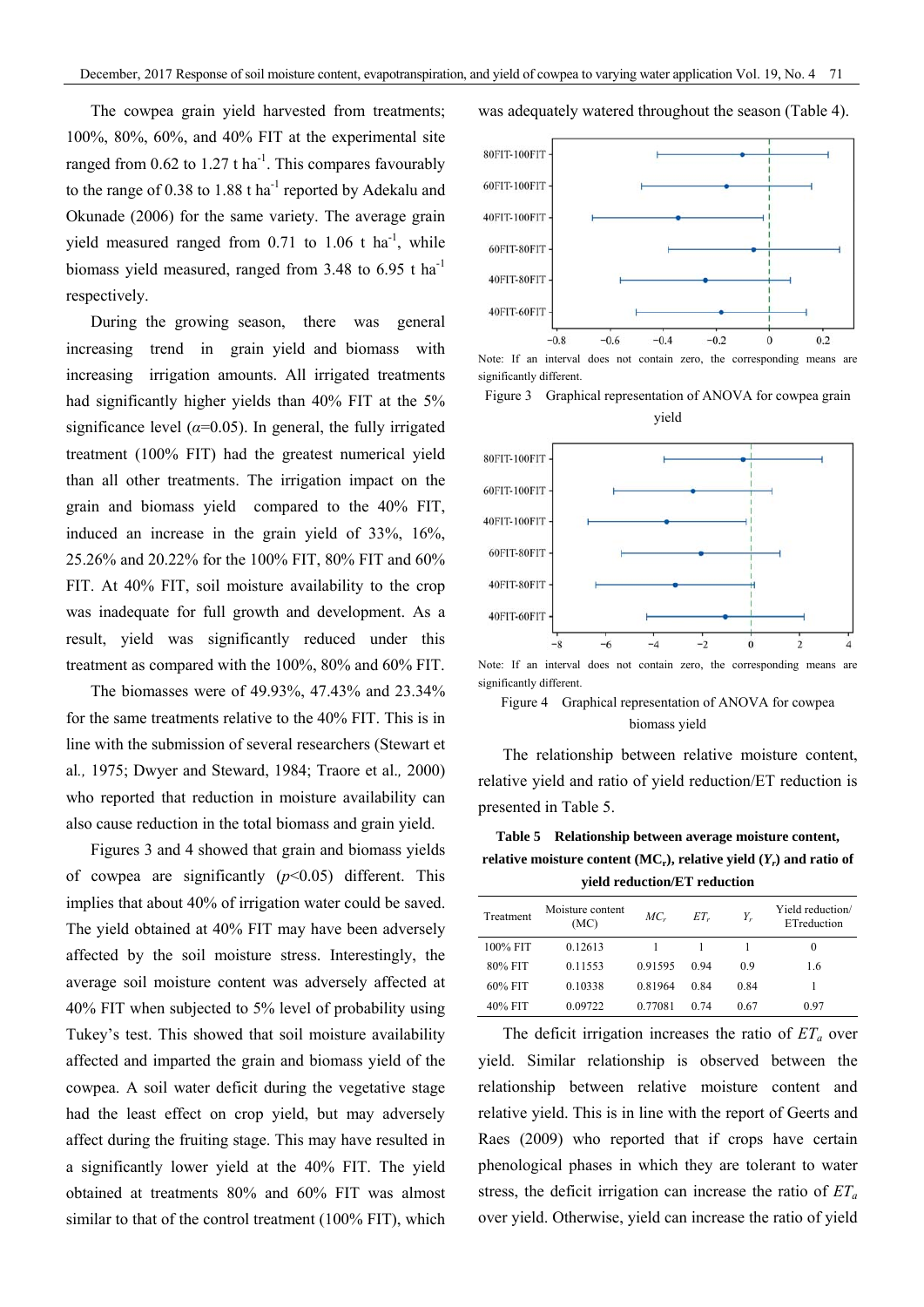over  $ET_a$  by either reducing the water loss by unproductive evaporation, and/or by increasing the proportion of marketable yield to the total biomass production and/or by increasing the proportion of total biomass production to transpiration due to hardening of the crop. The relative evapotranspiration increases over the relative yield for cowpea.

#### **3.4 Yield Response Factor of Cowpea**

Yield response factor  $(K_v)$  was determined from the crop production function. The slope of the relative yield reduction and relative evapotranspiration reduction is the yield response factor (Figure 5). The relationship between the yield reductions versus relative evapotranspiration reduction showed that cowpea is responsive to water stress (i.e greater than one).



Figure 5 The graph of relative evapotranspiration reduction versus relative yield reduction of cowpea

The yield response factor,  $K_v$  of cowpea obtained was 1.24. This value shows that cowpea is sensitive to water stress. The value compares favourably with value of 1.15 reported by Doorenbos and Kassam (1979) for bean.

The results of previous research may show a wide range of variability of  $K_v$  due to some prevailing factors related to the environmental and management conditions and other factors (soil fertility agricultural practices, variety pest and diseases) other than water. Aforementioned result clearly indicates that the  $K_v$  values show substantial variation between different locations under different management conditions. Also, crop yield response to irrigation and ET (crop production functions) can vary substantially from one location to another as a function of similar factors, creating a need for these functions to be developed for local climatic and soil and crop management conditions. Furthermore, deficit irrigation and full irrigation may potentially have different effect on the yield of ife brown hybrid than traditional ones, potentially resulting in different  $K_v$  value. Therefore, application of  $K_v$  values developed in different regions may result in errors when it is used for estimation of relative yield in other locations with different number and length of growth stages. Knowledge of the sensitivity of cowpea to water stress over the whole growing season or during a specific growth stage has to be widely used in the studies that have objectives to develop deficit irrigation strategies as well as to determine the yield response factors of cowpea.

## **3.5 Relationship between yield response factor and the yield reduction/ET reduction for optimum water determination**

Table 5 showed that the yield response factor of 1.24 for cowpea obtained fall between the values of 1.6 and 1 of yield reduction and ET reduction ratio, corresponding to a value between treatment 80% and 60% FIT, respectively. The amounts of water applied at these treatments correspond to 178.49 and 133.87 mm, respectively. The linear interpolation showed that irrigation water of 151.12 mm is numerically equivalent to the point where yield response factor and ratio of yield reduction and ET reduction are equal. The result showed that exactly 32% (70.39 mm) of irrigation water could be saved. This water could be used to irrigate additional land. Interestingly, the 32% of irrigation water that could be saved is in the neighbourhood of about 40% of irrigation water statistically analysed, which is significantly different (Figure 6). The moisture content at this point was 0.1082 g  $g^{-1}$ . This result showed the optimum soil moisture needed for the production of cowpea is 0.1082  $g \, g^{-1}$ . Average moisture content obtained at treatments 60% and 40% FIT were lower than the optimum moisture content by 4.5% and 10%, respectively. But moisture content at the 60% was closer to the optimum moisture content obtained.

The yield parameters (grain yield and biomass) of cowpea were responsive to soil moisture stress. The results showed that cowpea yields were significantly decreased with increasing soil moisture stress, while the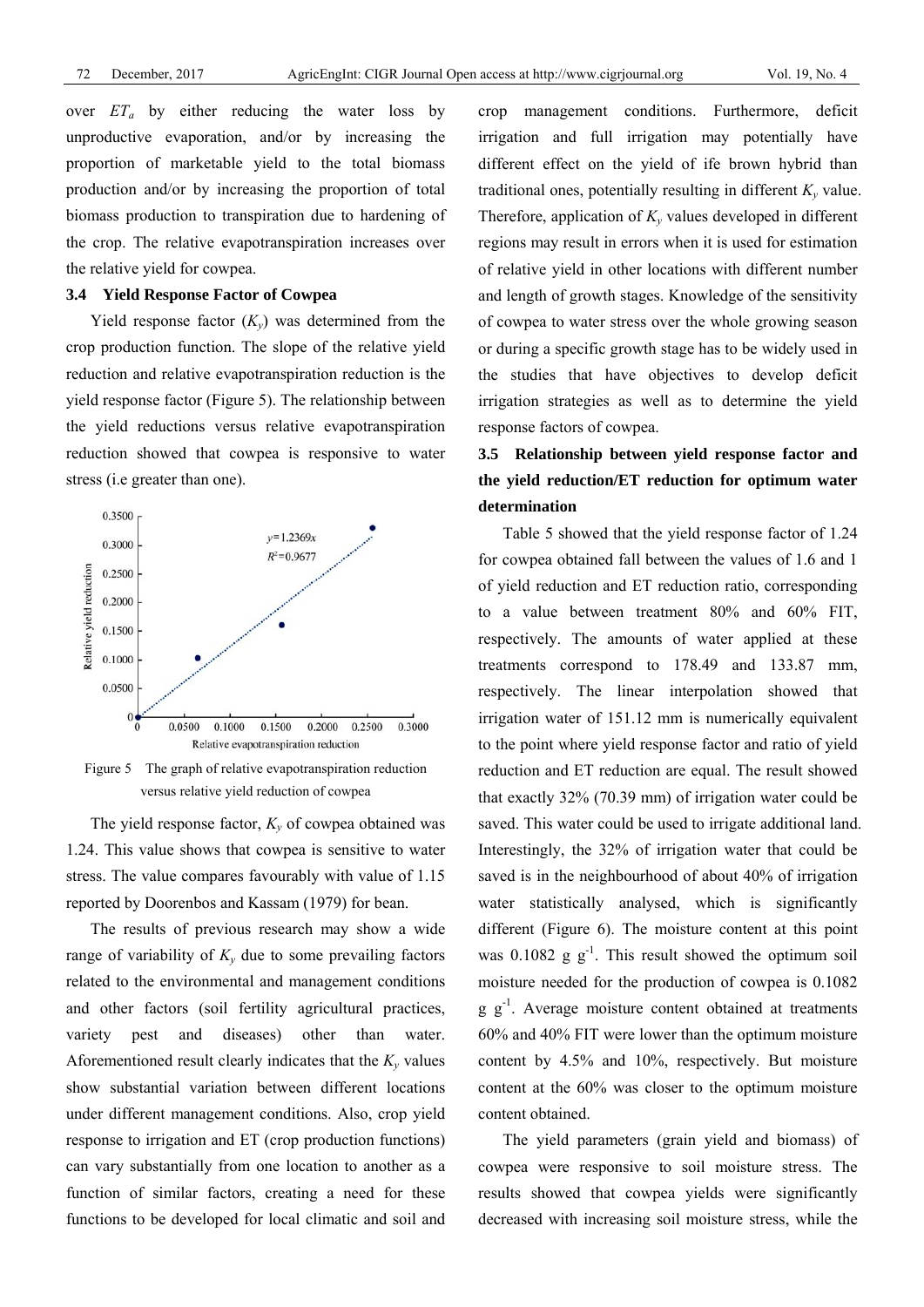onset of and date to full flowering were significantly delayed by higher soil moisture stress levels. Similar reduction in yield of cowpea due to soil moisture stress has been reported by several other researchers (Abidoye, 2004; Kerbauy, 2004).

#### **4 Conclusion**

The study showed that soil moisture was adversely affected by the different irrigation treatments. Therefore, Cowpea grain yield was significantly affected by soil moisture availability under the different irrigation treatments.

Based on the results obtained from the study on the effect of soil moisture content and ET and on the yield components of cowpea, it was concluded that:

1) Soil moisture availability is an important factor affecting cowpea yield in the tropics.

2) The result from the study showed that the relationship between the ratio of yield reduction and ET reduction, and the yield response factor was fully established for determining optimum soil moisture and irrigation water required for cowpea production.

3) The MATLAB based algorithm predicted the optimum soil moisture, ET and irrigation water required for cowpea production.

4) The optimum moisture content of 0.1082 g  $g^{-1}$  and irrigation water of 151 mm were required for cowpea production in the study area.

The MATLAB based algorithm developed by adopting linear interpolation approach can be used to determine optimum soil moisture, ET and yield of cowpea in other regions of different or similar climate.

### **The Matrix Laboratory (MATLAB) Algorithm for Cowpea Optimum Production**

- $t = x$  lsread ('data', -1); % data comprising of ET
- $y = x$ lsread('data', -1); % data comprising of yield

 $k = x$  star and ('data',  $-1$ ); % data comprising of soil moisture

 $n = x$  lsread ('data', -1); % data comprising of irrigation depth

```
i = 1:4;
```

```
ETreductionnn = t(i) -t(1);
```
ETreductionn =  $t(1)$ ;

ETreduction = ETreductionnn./ ETreductionn;

 $YIELD reductionnn = y(i) - y(1);$ 

 $YIELD reduction = y(1);$ 

YIELDreduction = YIELDreductionnn./YIELDreductionn; EWPPP =  $(YIELD reduction / ET reduction)$ ; % Where EWPPP is the ratio of yield reduction and ET reduction (Doorebos and Kassam, 1979)

% To calculate yield response factor

m = [zeros(size(ETreduction)) ETreduction];

slopeinnt = m\YIELDreduction;

slopeinnt = slopeinnt $(2)^*1$ ;

 $qqq = slopeinnt(2)*ETeduction; % where yield response$ factor is slopeinnt(2)

% To calculate optimum soil moisture

 $w = \text{interp1}(\text{EWPPP}, k, \text{slopeinnt}(2))$ ; % w is the optimum soil moist5ure

% To calculate optimum irrigation water depth

 $B = interp1(EWPPP,n, slopeinnt(2))$ ; % where B is the optimum irrigation depth

#### **References**

- Abidoye, T. O. 2004. Effects of soil moisture content on growth and yield of cowpea (Vigna unguiculata (L) Walp). M.S. thesis, University of Ilorin., Nigeria.
- Adekalu, K. O., and D. A. Okunade. 2006. Effect of irrigation amount and tillage system on yield and water use efficiency of cowpea. *Communications in Soil Science and Plant Analysis,*  37(1-2): 225–228.
- Agbogidi, O. M., and A. U. Ofuoku. 2005. Response of sour sop (*Annona muricata* Linn) to crude oil levels. *Journal of Sustainable Tropical Agricultural Research*, 16: 98–102.
- Allen, R. G., L. S. Pereira, D. Raes, and M. Smith. 1998. Crop evapotranspiration. Guidelines for computing crop water requirements. *FAO Irrigation and Drainage Paper*, No. 56, Rome.
- Blake, G. R., and K. H. Hartage. 1986. Bulk density. In *Methods of Soil Analysis*, ed. A. Klute, 9(2): 63–375. WI: American Society of Agronomy.
- Doorenbos, J., and A. H. Kassam. 1979. *Yield Response to Water.* Rome: FAO 33.
- Dwyer, L. M., and D. W. Stewart. 1984. Indicator of water stress in corn (*Zea mays L.*). *Canadian Journal of Plant Science,* 64(3): 537–546.
- Eck, H. V. 1986. Effects of water deficits on yield, yield components, and water use efficiency of irrigated corn. *Agronomy Journal*, 78(6): 1035–1040.

Faisal, E. A., and A. H. S. Shakoor, 2010. Effect of water stress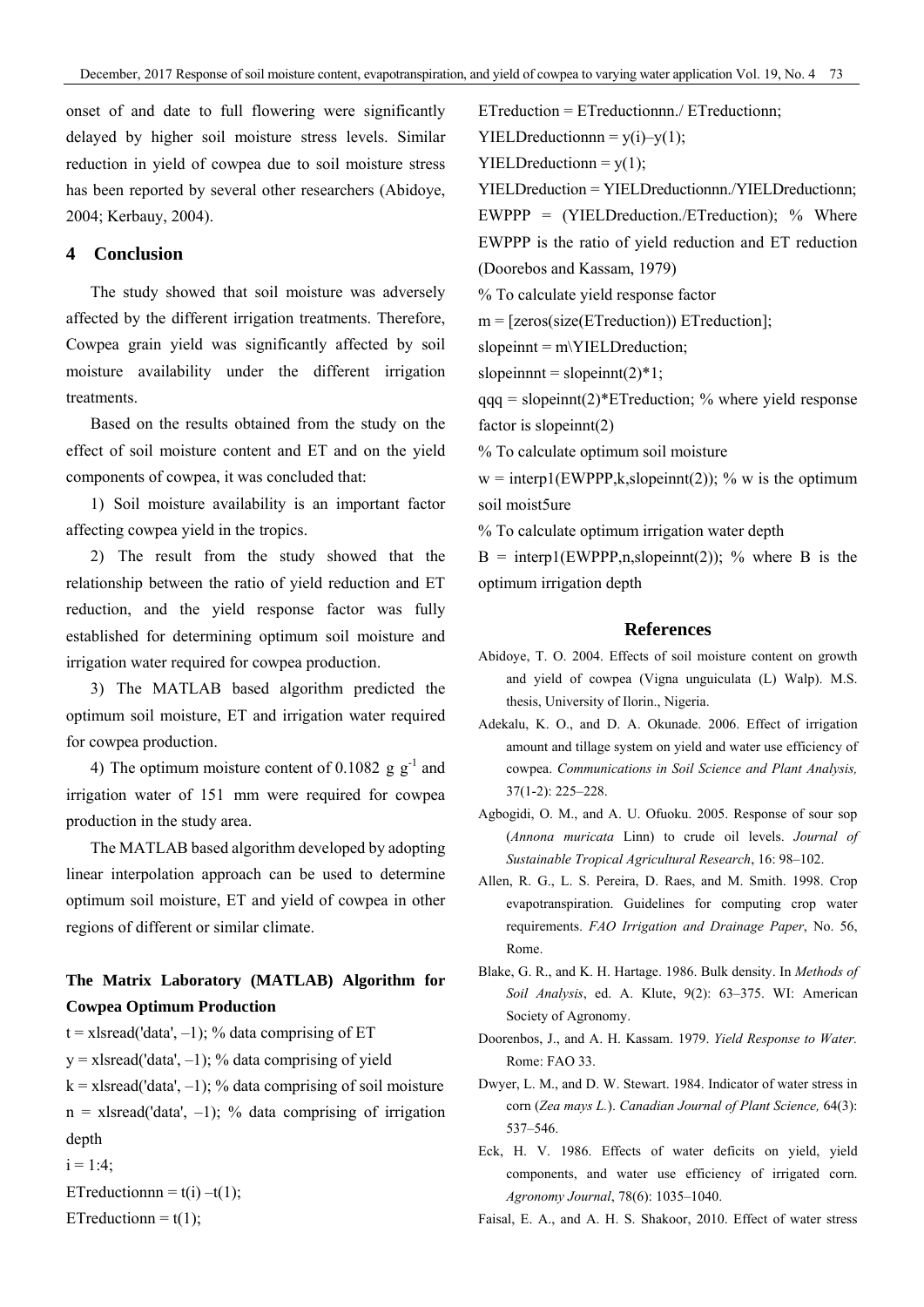applied at different stages of growth on seed yield and water-use efficiency of Cowpea. *Agriculture and Biology Journal of North America*, 1(4): 534–540.

- FAO Irrigation and Drainage Paper 56. 1998. Crop evapotranspiration: Guidelines for computing crop water requirements. Roma: FAO.
- FAO Water Report No. 22. 2002. Deficit irrigation practices*.* Roma: FAO.
- Geerts, S., and D. Raes. 2009. Deficit irrigation as an on farm strategy to maximize crop water productivity in dry areas. *Agricultural Water Management,* 96(9): 1275–1284.
- Hashim, M. A. A., N. Siam, A. Al-Dosari, K. A. Asl-Gaadi, V. C. Patil, M. Rangaswamy, and M. S. Samdani. 2012. Determination of water requirement and crop water productivity of crops grown in the Makkah Region of Saudi Arabia. *Australian Journal of Basic and Applied Sciences*, 6(9): 196–206.
- Hiler, E. A., and R. N. Clark. 1971. Stress day index to characterize effects of water stress on crop yields. *Transactions of ASAE*, 14(4): 757–761.
- Hillel, D. 1998. *Environmental Soil Physics*. NewYork: Academy Press.
- Igbadun, H. E. 2012. Estimation of crop water use of rain-fed maize and groundnut using mini-lysimeters. *Pacific Journal of Science and Technology*, 13(1): 527–535.
- Irmark, S., D. Z. Haman, and R. Bastug. 2000. Determination of crop waterstress index for irrigation tinning and yield estimation of corn. *Agronomy Journal*, 92(6): 1221–1227.
- Islam, S., R. C. Cowmen, and J. O. Ganer. 2006. Screening for tolerance of stress temperature during germination of twenty-five cowpea (*Vigna unguiculata* L. Walp) cultivars. *Journal of Food, Agriculture and Environment*, 4(2): 189–191.
- Kang, S., L. Zhang, Y. Liang, X. Hu, and H. Cai. 2002. Effects of limited irrigation on yield and water use efficiency of winter wheat in the Loess Plateau of China. *Agricultural Water Management*, 55(3): 203–216.
- Kapanigowda, M., B. A. Stewart, T. A. Howell, H. Kadasrivenkata, and R. Baumhardt. 2010. Growing maize in clumps as a strategy for marginal climatic conditions. *Field Crops Research*, 118(2): 115–125.
- Kerbauy, G. B. 2004. *Plant Physiology.* Rio de Janeiro: Guanabara Koogan*.*
- Kuchenbuch, R. O., K. T. Ingram, and U. Buczko. 2006. Effects of decreasing soil water content on seminal and lateral roots of young maize plants. *Journal of Plant nutrition and Soil Science*, 169(6): 814–848.
- Lascano, R. J. 2000. A general system to measure and calculated daily crop water use. *Agronomy Journal,* 92(5): 821–832.

Lobato, A. K. S., R. C. L. Costa, and C. F. O. Neto. 2006. NR

activity and RWC in Feijao-Caupi under water stress. In *Proceedings of the 1st Congress Nacional de Feijao-Caupi and 6th Reuniao Nacional de Feijao-Caupi*, Brasil Empresa Brasileira de Agropecuaria, and Teresina, 22-26 May.

- Mermoud, A., T. D. Tanini, and Y. Yacouba. 2005. Impact of different irrigation schedules in water balance components of an onion crop in a semi-arid zone. *Agricultural Water Management,* 77(1): 282–295.
- Moroke, T. S., R. C. Schwartz, K. W. Brown, and A. S. R. Juo. 2011. Water use efficiency of dryland cowpea, sorghum and sunflower under reduced tillage. *Soil and Tillage Research,*  112(1): 76–84.
- Oguntunde, P. G. 2004. Evapotranspiration and complimentary relations in the water balance of the Volta Basin: Field measurement and GIS-based regional estimate. PhD diss., Ecology and Development Series, No. 22: 16–91.
- Oktem, A., M. Simsek, and A. G. Oktem. 2003. Deficit irrigation effects on sweet corn (Zea mays saccharata Sturt) with drip irrigation system in a semi-arid region. I. Water–yield relationship. *Agricultural Water Management,* 61(1): 63–74.
- Pandey, R. K., J. W. Maranville, and A. Admou. 2000. Deficit irrigation and nitrogen effects on maize in a Sahelian environment. I. Grain yield and yield components. *Agricultural Water Management,* 46(1): 1–13.
- Payero, J. O., D. D. Tarkalson, S. Irmak, D. Davison, and J. L. Petersen. 2008. Effect of irrigation amounts applied with subsurface drip irrigation on corn evapotranspiration, yield, water use efficiency, and dry matter production in a semiarid climate. *Agricultural Water Management,* 95(8): 895–908.
- Payero, J. O., D. D. Tarkalson, S. Irmak, D. Davison, and J. L. Petersen. 2009. Effect of timing of a deficit-irrigation allocation on corn evapotranspiration, yield, water use efficiency and dry mass. *Agricultural Water Management,* 96(10): 1387–1397.
- Peksen, E., and C. Artik. 2004. Comparison of some cowpea (*Vigna unguiculata* L. Walp). *Agronomy Journal*, 3(2): 137–140.
- Ritchie, J. T. 1972. Model for predicting evaporation from a row crop with incomplete cover. *Water Resources Research,* 8(5): 1204–1213.
- Soil Survey Staff. 1999. *Soil Taxonomy. A Basic System of Soil Classification for Making and Interpreting Soil Surveys.* 2nd edition. Natural Resources Conservation Service. U.S. Department of Agriculture Handbook 436.
- Soler, C. M. T., G. Hoogenboom, P. C. Sentelhas, and A. P. Duarte. 2007. Impact of water stress on maize grown off-season in a subtropical environment. *Journal of Agronomy and Crop Science*, 193(4): 247–261.
- Stewart, J. I., R. D. Misra, W. O. Pruitt, and R. M. Hagan. 1975. Irrigating corn and grain sorghum with a deficient water